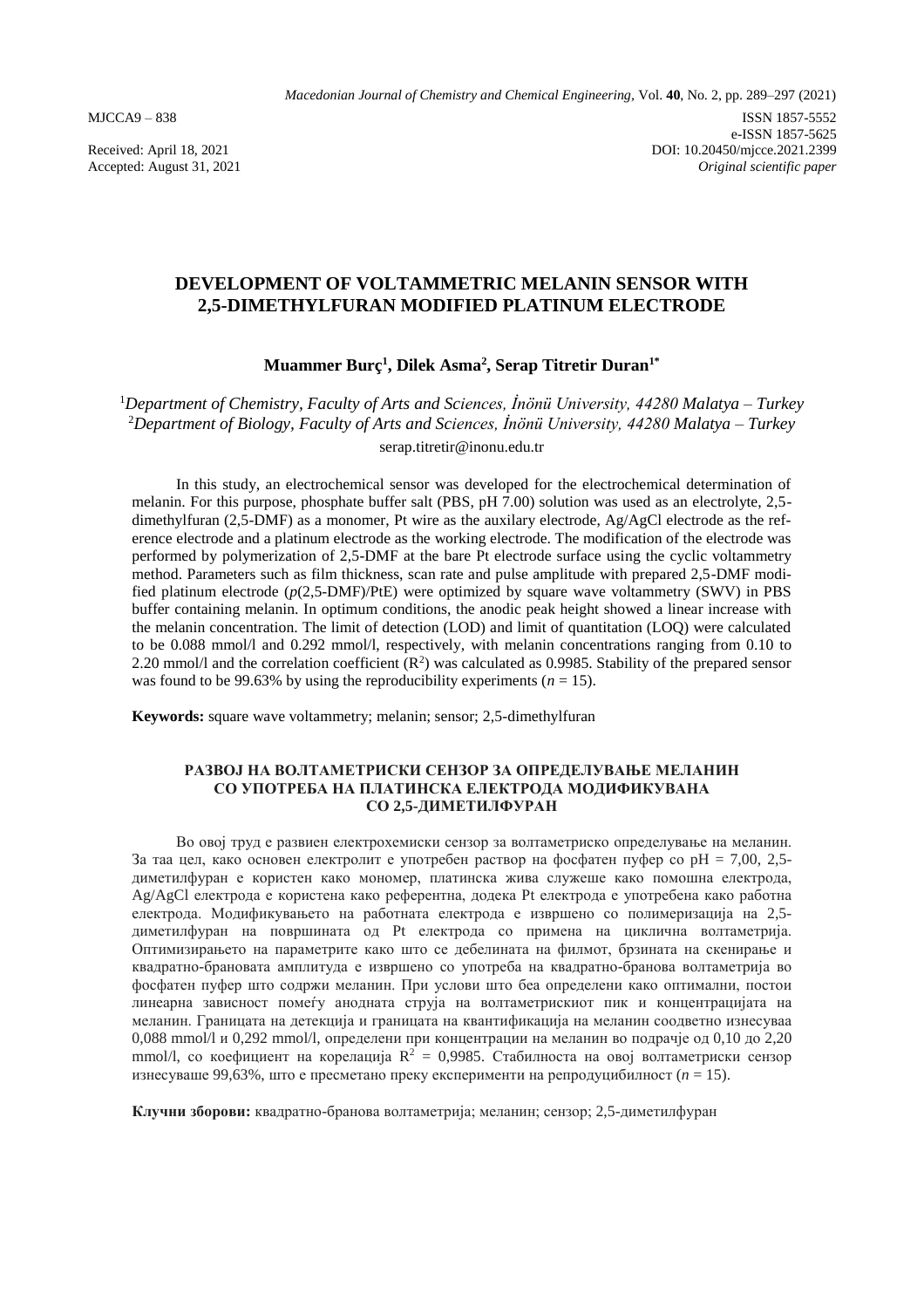#### 1. INTRODUCTION

Dark brown melanin is synthesized by certain fungal species. Although melanin is generally found in the cell wall, some fungal melanin is found in the medium in the form of granules in certain fungus species [1]. Fungal melanins with high molecular weight are also negatively charged and hydrophobic pigments. These fungal pigments are formed by oxidative polymerization of phenolic and indolic compounds such as glutaminyl-3,4-dihydroxybenzene (GDHB), catechol, 1,8-dihydroxynaphthalene (DHN) and 3,4-dihydroxyphenylalanine (DOPA). Some fungi belonging to the *Phylum аscomycota* synthesize DHN-melanin from the polyketide synthase pathway. A few species of fungi also synthesize melanin from L-DOPA, which is the synthesis route in mammals. Melanin is produced in special cells called melanocytes [2, 3]. Melanin pigments are produced by the oxidation and polymerization reactions of the amino acid tyrosine, called melanogenesis. These pigments, which are not necessary for the growth of fungi, protect microorganisms from harmful environmental conditions. That's why it has been reported to act as "fungal armor". Fungi that do not produce melanin are more sensitive than fungi that produce melanin. Melanin-producing fungi are resistant to antimicrobial drugs, lytic enzymes, heavy metals, UV rays and free radicals. Especially fungi with melanin such as *Cladosporium* and *Alternaria* are resistant to heavy metal and unsaturated hydrocarbon pollution.

The functions of melanin in living things are different. Some types of melanin are synthesized by many cephalopods as a defense mechanism against predators. Melanin pigment has many properties such as thermoregulatory, photoprotective, antimicrobial, antiviral, cytotoxic, anti-inflammatory and immunomodulator. Therefore, in recent years it has been used in many fields such as medicine, cosmetics, materials science and nanotechnology [4, 5]

There are three basic types of melanin called eumelanin, pheomelanin and neuromelanin: The most common type is eumelanin. Pheomelanin is a derivative of cysteine that is largely responsible for the color of red hair. Neuromelanin is found in the brain. Eumelanin has excellent physical and chemical properties, such as broad band absorbance, free radical scavenging, as well as photo and electrical conductivity [6, 7].

Since melanin is a biologically functional and organic material, this pigment is of great interest for many biotechnological applications in the cosmetic, pharmaceutical, electronics and food processing industries [8–10].

Pigments synthesized from microorganisms have many advantages over animal and plant pigments. Their production is economical, they are easily produced in media, and they do not require large production areas such as agricultural land [11, 12].

Other microorganisms such as fungi also produce a wide variety of biologically important pigments other than melanin. Microorganisms act as microbial cell factories that produce these pigments. These are pigments such as carotenoids, melanins, flavins, phenazines, quinones, monascins, violacein and indigo [13, 14].

There are several methods for assessing the amount of melanin in biological samples. One of these is electron spin resonance spectrometry (ESR). Electron spin resonance signals are measured over free radicals derived from melanin. This technique is quite specific, but not sensitive. High performance liquid chromatography (HPLC) is also used to quantify melanin. The most widely used method for measuring melanin is absorption spectroscopy. The absorbance of melanin in the cells is measured and compared with the data obtained with a standard synthetic melanin curve. Although it is the most popular method for melanin, this method has its disadvantages; especially, this method does not always provide precision. Therefore, there is a need for reliable, simple and economical alternative methods for melanin quantification [15].

On the other hand, melanin is a promising semiconductor biomacromolecule for application as a pH sensor [16]. The melanin pigment is one of a few bio-macromolecules that display electrical and photo-conductivity in the solid-state. Melanin is mechanically flexible and biocompatible. For potential in vivo applications, bioelectronic sensing devices based on melanin may be more useful as opposed to many other conductive materials whose performance declines with hydration [17].

Some metabolites produced by microorganisms have the ability to detect a variety of substrates compared to mammalian cells. These products belonging to microorganisms have many advantages such as low cost, mass production, and easy genetic modification. These products can often be used as biosensors.

Biosensors are usually analytical devices that identify and recognize a particular component. These biosensors combine a biological structure or product with a physicochemical detector for the detection of a chemical [18–20]. Biological structures such as tissue, microorganisms, organelles, cell receptors, enzymes, antibodies, nucleic acids, etc. are biomimetic structures that recognize the target, react with it, and bind or recognize it.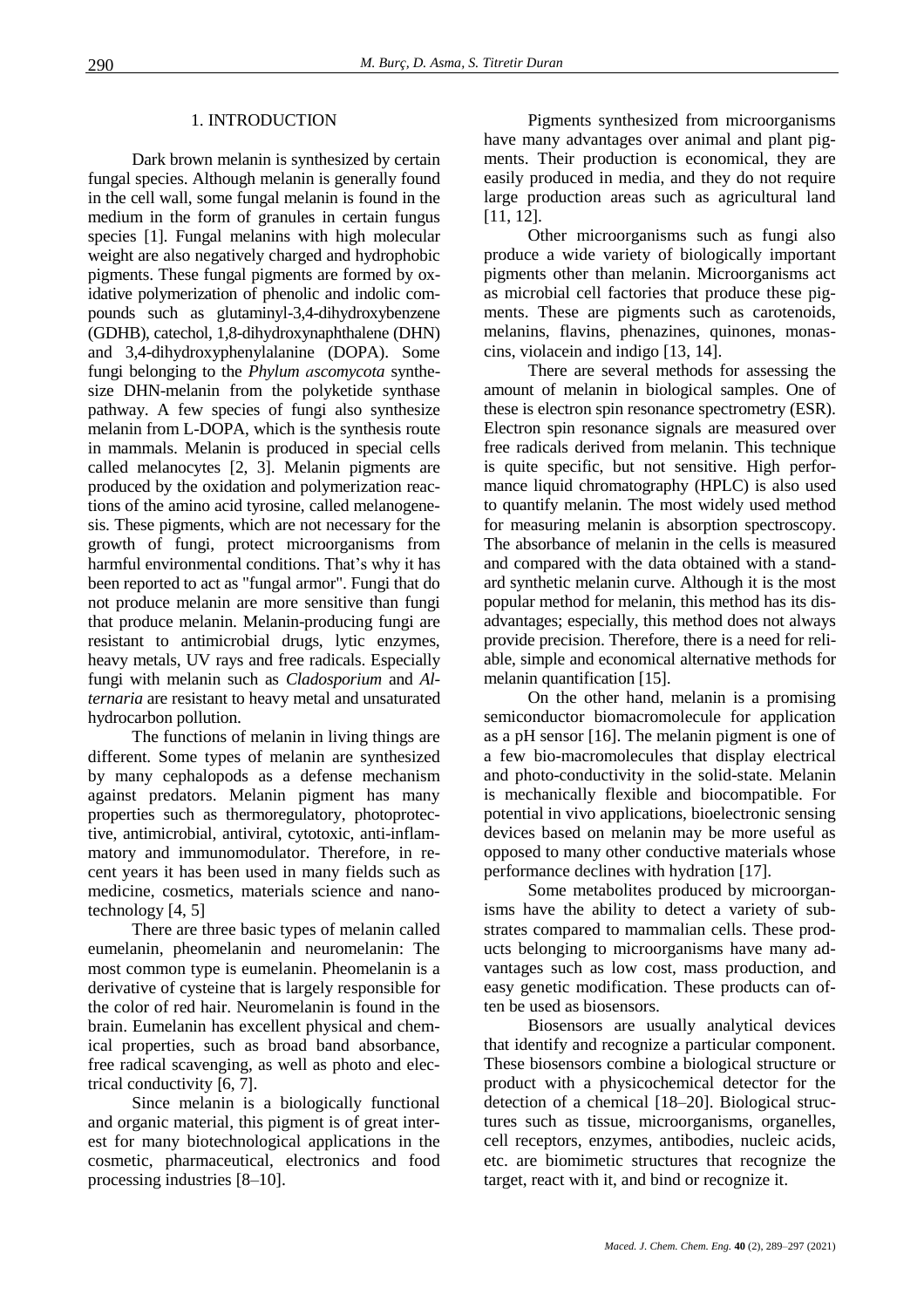Biological products, materials or structures, act as a biosensor designed to detect an effect that can be measured by the transducer and react with the relevant material. There are many biomolecules that can be used as biosensors. These are antibody/antigens [21], enzymes/ligands, nucleic acids/DNA, cellular structures/cells, or biomimetic materials [22, 23].

In recent years, many biomaterials have been used as a substrate for the production of biodegradable and biocompatible electronics [5, 8]. Melanin is a polymer obtained from natural sources and therefore has good biocompatibility and biostability. For example, when fungal melanins were added to cell culture or injected directly into organisms, various side effects such as cytotoxic effects and any antigenic response were not observed [9– 11, 12]. In addition to the easy and cheap availability of melanin, it also has many other properties such as scavenging free radicals, UV-visible and infrared radiation absorption, and hybrid ionicelectronic conductivity [13, 14, 18]. In terms of these properties, melanin is a specific biomaterial for biotechnological applications. [19, 20].

Determination of melanin is also important due to the above mentioned features. There are no methods to accurately determine the proportion of various units contained in melanins [24], although the determination of melanin is mostly conducted by spectroscopy, electron paramagnetic resonance (EPR) spectroscopy [25], photoacoustic spectroscopy [26], HPLC [24], and electrochemical anaylsis methods [27, 28]. There are not many studies on this subject in the literature. Morever, previous methods used for quantification of melanins in pigmented tissues required the isolation of melanins [24]. Sensors, especially, have made great progress in the determination of biologically important compounds such as antioxidants or drug active substances in recent years [29–34].

Electrochemical sensors are a crucial alternative for making analysis more accurate, faster and reproducible at lower costs. Especially, with specially modified electrodes, very low concentrations and highly reproducible results can be obtained in a very short time.

Electrochemical techniques most frequently encountered in biomedical investigations are potentiometry and voltammetry. Voltammetric techniques are recognized as cheap, simple, and powerful tools provided by commercial electrochemical instrumentation.

Voltammetry is used in many laboratories dealing with chemical, biochemical, environmental and physical analysis. It is particularly important for the detection and quantification of biochemical and physiologically active compounds and is a technique underlying the operation of many biochemical sensors.

Since square wave voltammetry (SWV), one of the voltammetric techniques, is considered to be the most advanced member of the family of pulsed voltammetric techniques, it is stated in the literature that special attention has been paid to this technique [35, 36].

SWV has been widely used in the development of electrochemical sensors and biosensors in recent years due to its high selectivity and sensitivity [37]. Therefore, it is frequently applied for the quantitative determination of various compounds such as drugs, biomolecules, environmental pollutants, antioxidants, etc. Besides the obvious sensitivity, SWV is considered a fast electroanalytical method, often requiring a very short analysis time.

In the last decade, in many cases, SWV has emerged as a viable and cheap alternative to other more expensive and time-consuming techniques (such as chromatography, for example) for the determination of inorganic and biologically important compounds. All these advantages make SWV a technique of choice for the quantification of important classes of compounds [36].

On the other hand, the modification of electrode surfaces with various conductive polymers seems inevitable for many electrode-analyt systems to achieve better compatibility. It is possible to develop miniature voltammetric sensors/biosensors by modifying the working electrode surface [35].

To contribute to the literature, in this study, an electrochemically modified Pt electrode with 2.5-DMF was used for the determination of melanin. In this way, modified electrodes as melanin sensors were developed for fast, sensitive, accurate and selective determination of melanin. To determine the stability, selectivity and specificity of modified electrodes, parameters such as polymer scan rate and thickness of the film layer were analyzed using methods such as cyclic voltammetry (CV) and SWV. In conclusion, we believe that a developed sensor for determination of melanin in this way will be of great interest and will contribute to the literature.

## 2. EXPERIMENTAL

## 2.1. *Apparatus and chemicals*

Electrochemical behavior of melanin was investigated using two different voltammetric methods, CV and SWV. CV was used for preliminary studies such as determining the redox potential of melanin and polymerization of bare PtE.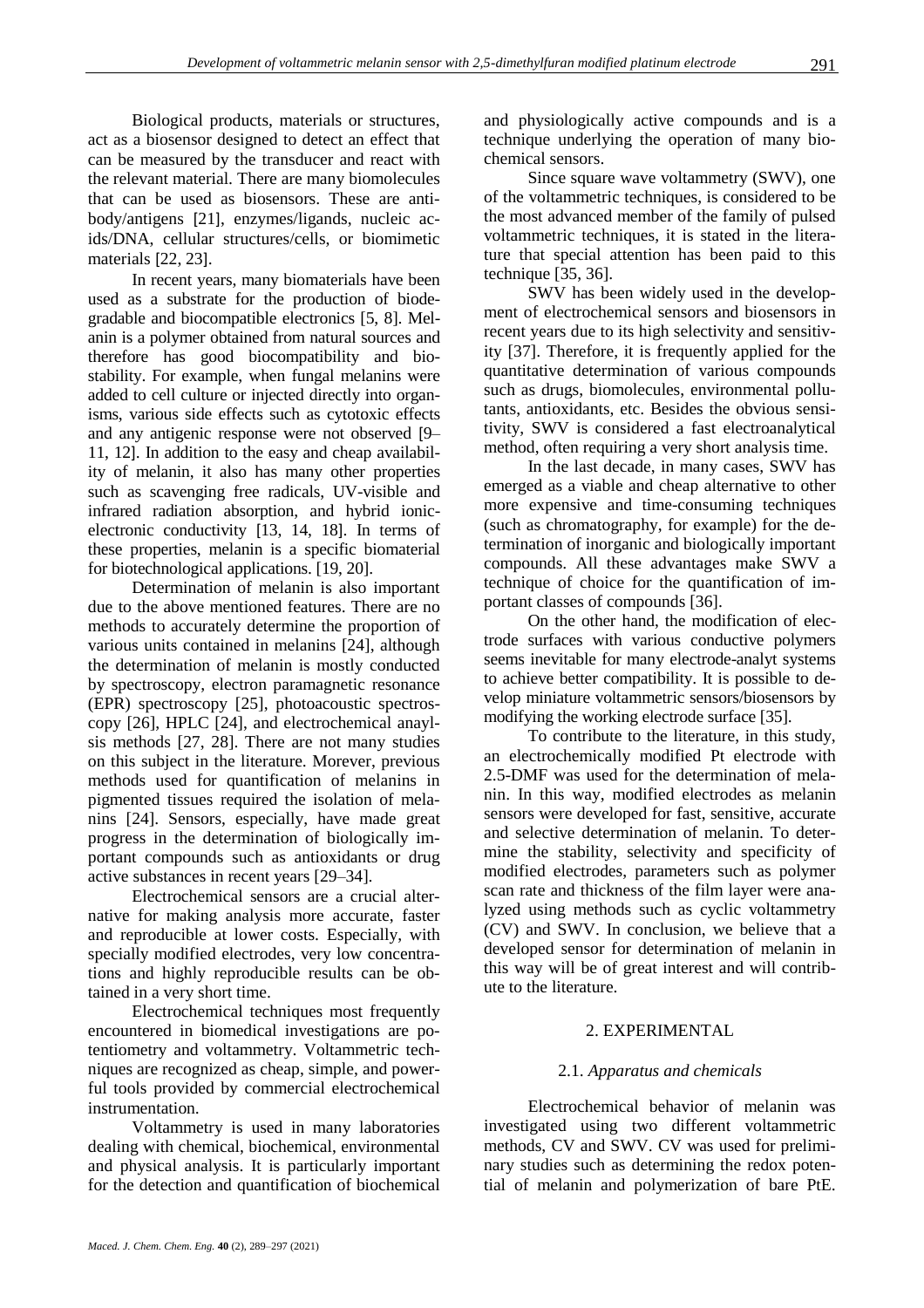SWV was used for subsequent optimization of electrochemical parameters. All voltammetric experiments were performed using an Ivium Vertex One brand potentiostat. The potentiostat device was controlled by IviumSoft ™ software, which is used for both data acquisition and data analysis and includes many electrochemical techniques.

Melanin MP was supplied from Biomedicals. Alpha lipoic acid, Aniline, 3-Methylthiophene, Acetonitrile (AcN) and 2,5-dimethylfuran were obtained from Sigma-Aldrich. Citric acid, NaCl, KCl, Na<sub>2</sub>HPO<sub>4</sub> and KH<sub>2</sub>PO<sub>4</sub> were purchased from Merck and used without any purification. All chemicals used were of analytical purity. Melanin stock solution was prepared in dilute ammonia. 2,5-DMF solution was prepared in AcN containing 0.1 M sodium perchlorate. PBS (Phosphate Buffered Saline) solution was prepared to contain 0.137 M NaCl,  $0.0027$  M KCl,  $0.01$  M Na<sub>2</sub>HPO<sub>4</sub> and  $0.0018$  M KH<sub>2</sub>PO<sub>4</sub> [38].

Voltammetric measurements were carried out in 10–20 ml pyrex cells, which were placed in BASi brand C3 (cell stand) cage. A Faraday cage was used to protect the electhrochemical measurement cell system from magnetic and electrical effects in the external environment. In all voltammetric experiments, Pt wire as the auxiliary electrode (BASi brand, MW-1032), bare and modified Pt electrodes (BASi brand, MF-2013) and Ag/AgCl (3 M NaCl) as the reference electrodes (BASi brand, MF-2052 RE-5B) were used in the electrochemical measurement cell system. The reference electrode was washed with ultrapure water after each use and then stored in a 3 M NaCl solution saturated with AgCl. The auxiliary electrode was cleaned by washing with ultra pure water after burning it for certain intervals on a naked fire in order to remove organic impurities. Cleaning of the Pt working electrodes was carried out as specified in [37].

For cleaning, cells and other glass materials were first washed with detergent and then rinsed with distilled water (Millipore brand Elix 20). Afterwards, they were soaked in  $6 \text{ M HNO}_3$  solution, preferably overnight, for at least one hour, then rinsed with distilled water at least three times and finally rinsed with ultra pure water and dried in the oven.

Thermo Scientific STAR A-111 pH-meter was used for pH measurements and Weightlab Instrument brand WSA-224 model scales were used for weighing chemicals. Branson brand 3510 model ultrasonic bath was used for cleaning of electrodes.

Ultra pure water was supplied from Millipore brand Elix 20.

#### 2.2. *Determination of peak potential*

The CV of the background (PBS  $pH = 7.00$ ) buffer solution) in the potential range  $(-1.2) - (1.2)$ V was taken (Fig.1a). Then, 2 mmol/l melanin stock solution was added into it and CV was taken at the same interval (Fig. 1b). As seen in Figure 1, a small peak of melanin oxidation was observed around 0.03 V. It was understood that this peak belongs to melanin from the fact that it was not observed in the background solution. The melanin oxidation reaction occurring in pH 7.00 PBS buffer solution was considered to be an irreversible reaction as no peaks were observed in the reverse scanning, i.e., in the reduction direction. According to this result, we determined the potential range in our next studies. We have also shown that melanin is an electroactive molecule.



**Fig. 1.** Cyclic voltammogram of (a) background (PBS,  $pH = 7.00$ ) and (b) 2 mmol/l melanin in PBS ( $pH = 7.00$ )

#### 2.3. *Determination of monomer type*

The effect of each polymer electrode on melanin responses was investigated using the SWV technique. For this purpose; alpha lipoic acid (Ala), aniline (An), 3-Methylthiophene (3MTF), 2,5-dimethylfuran (2,5-DMF) and citric acid (CA) monomer solutions, each of which had a concentration of 5 mM, were prepared and 4-cycle thickness polymers were coated with a scanning speed of 100 mV/s in the potential range  $(-1.2) - (0.8)$  V by dipping the Pt electrode in this solution. Then, for the melanin, SWV response of each of the prepared polymer electrodes were taken in PBS (pH 7.00) background solution.

As a result, from electrochemical responses compared to other modified electrodes, it was determined that the best responsive electrode was the *p*(2,5-DMF) coated platinum electrode (Figure 2).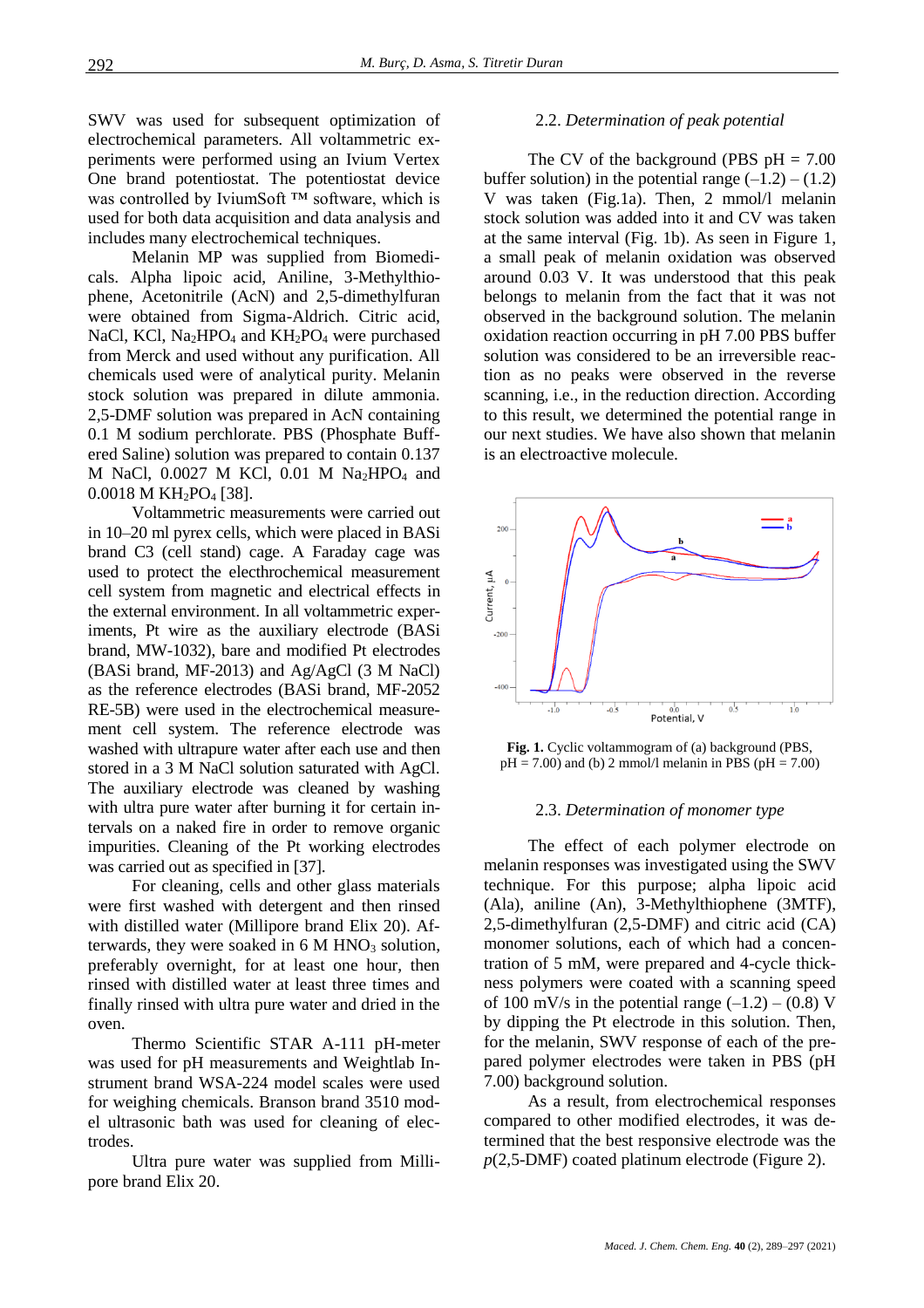

**Fig. 2**. The effect of bare electrode and coated electrodes with Ala, An, 3-MTF, 2,5-DMF, CA on melanin response

#### 2.4. *Effect of the monomer concentration*

2,5-DMF monomer solutions at different concentrations  $(3, 5, 8, 10, 12, 14 \text{ mmol/l})$  were prepared in AcN containing 0.1 M sodium perchlorate solution. Electrochemical polymerizations in the potential range of  $(-1.2) - (0.8)$  V were carried out on the bare Pt electrode using the CV method in all these solutions separately.



**Fig. 3.** Effect of the monomer concentrations on melanin SWV response of the modifed electrodes. (Conditions: film thickness: 4-cycle, scan rate: 100 mV/s, solution medium: 0.1 M PBS pH 7.00, potential step: 10 mV, pulse amplitude: 10 mV, frequency: 10 Hz)

The effect of *p*(2,5-DMF) coated Pt electrodes prepared at different concentrations on melanin oxidation peak height was investigated using the SWV method. According to Figure 3, the best response was obtained at 10 mmol/l monomer concentration.

#### 2.5*. Effect of the film thickness*

The thickness of the polymer film on the electrode surface was controlled by adjusting the number of cycles by the CV method during the electropolymerization process. When the melanin responses of the modifed electrodes obtained at different polymer film thicknesses were examined,

it was seen that the response obtained with 4-cycle film thickness electrodes was the highest (Figure 4). As the number of cycles increased further, thicker films were formed and the melanin responses decreased. Therefore, in subsequent studies, film thickness was used as 4 cycles.



**Fig. 4.** Effect of the polymer film tickness on melanin SWV response of the modifed electrodes. (Conditions: scan rate: 100 mV/s, solution medium: 0.1 M PBS pH 7.00, potential step: 10 mV, pulse amplitude: 10 mV, frequency: 10 Hz)

#### 2.6. *Effect of the scan rate*

The effect of 2,5-DMF polymerization scan rate on melanin peak height was investigated using the CV method in AcN containing 0.1 M sodium perchlorate on a bare Pt electrode in the range of 25–125 mV/s. When the melanin SWV responses of the modified electrodes obtained at different scan rates were examined in 0.1 M PBS (pH 7.00), it was clearly seen that the highest response occurred at 75 mV/s scan rate (Fig. 5). As a result, the scan rate was chosen as 75 mV/s for electrode modifications.



**Fig. 5.** Effect of the polymerization scan rate, (SWV responses of prepared modified electrodes with different scan rate 2,5- DMF for 2 mmol/l melanin in 0.1 M PBS (pH 7.00, film thickness: 4 cycle, potential step: 10 mV, pulse amplitude: 10 mV, frequency: 10 Hz).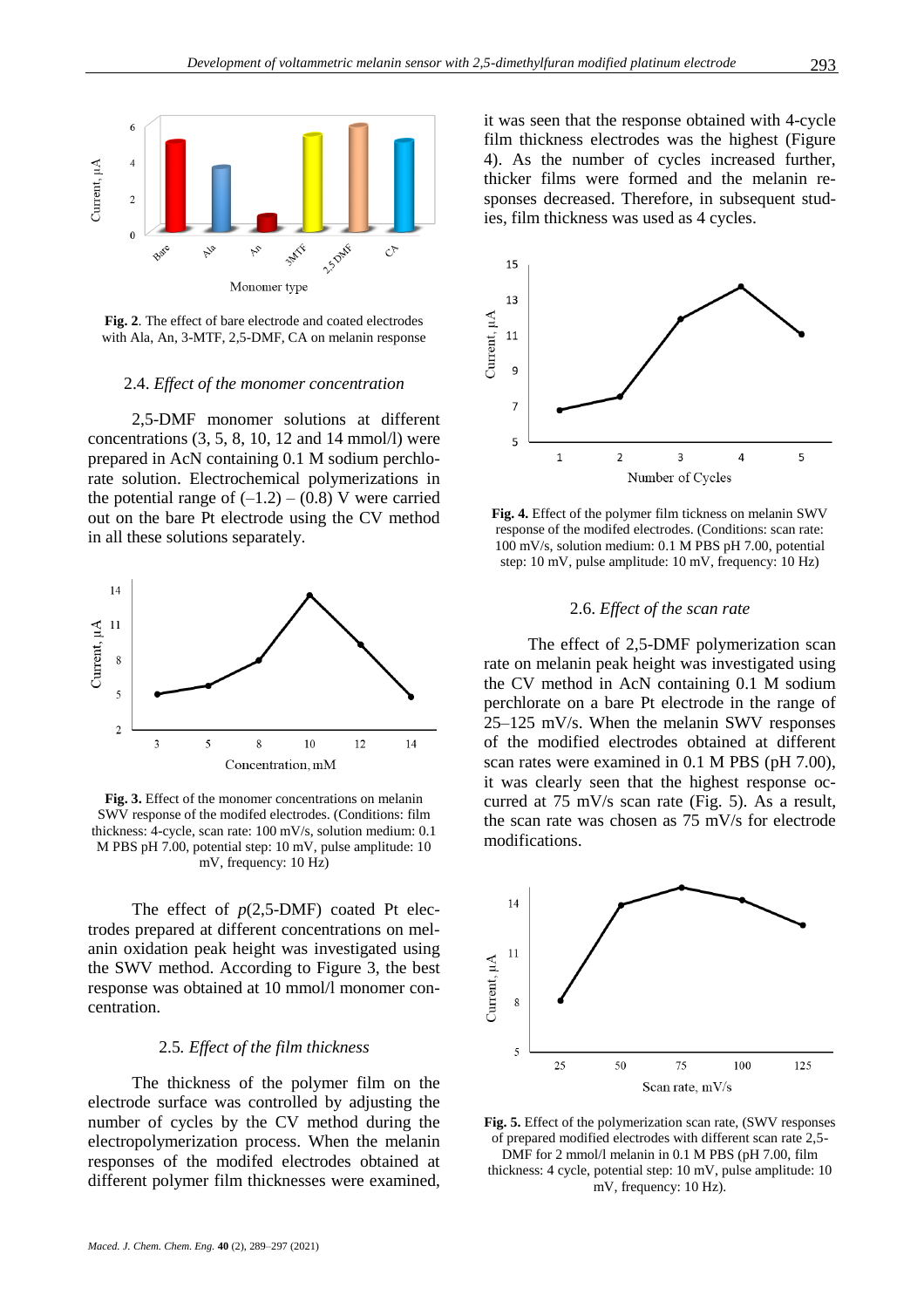

**Fig. 6.** Effect of the pulse amplitude on 2 mmol/l melanin SWV response. (Conditions; scan rate: 100 mV/s, solution medium: 0.1 M PBS pH 7.00, potential step: 10 mV, frequency: 10 Hz)

The effect of pulse amplitude on melanin peak current in 0.1 M pH 7.00 PBS buffer was studied in the range of 10–180 mV (10, 20, 40, 60, 80, 100, 120, 140, 160 and 180 mV) by the SWV method. As can be seen from Figure 6, it is understood that the optimum pulse amplitude is 100 mV.

An AFM image of the modified Pt electrode with 2,5-dimethylfuran substrate was taken under optimum conditions (Figure 7). According to Figure 7, there was a remarkable increase in the surface area of the electrode. The increase in this surface area resulted in an increase in the melanin peak current. As a result, compared to the melanin response obtained on the bare electrode, a much higher melanin signal was obtained with the electrode modified with 2,5-dimethylfuran.



**Fig. 7.** AFM image of 2,5-dimethylfuran modified Pt electrode at 5, 10, 20 and 30 μm magnifications

### 2.8. *Effect of melanin concentration*

Square wave voltammograms at different melanin concentrations under optimum experimental conditions are shown in Figure 8A and background, the lowest and highest concentration, in Figure 8B. As can be seen from Figure 8, background, the lowest and highest peak heights are 6,892, 17,547 and 179,713 µA respectively. After subtracting the background peak current, the lowest and highest peak currents are 8,855 and 172,821 µA. As a result, peak currents increased in proportion to the increase in melanin concentration.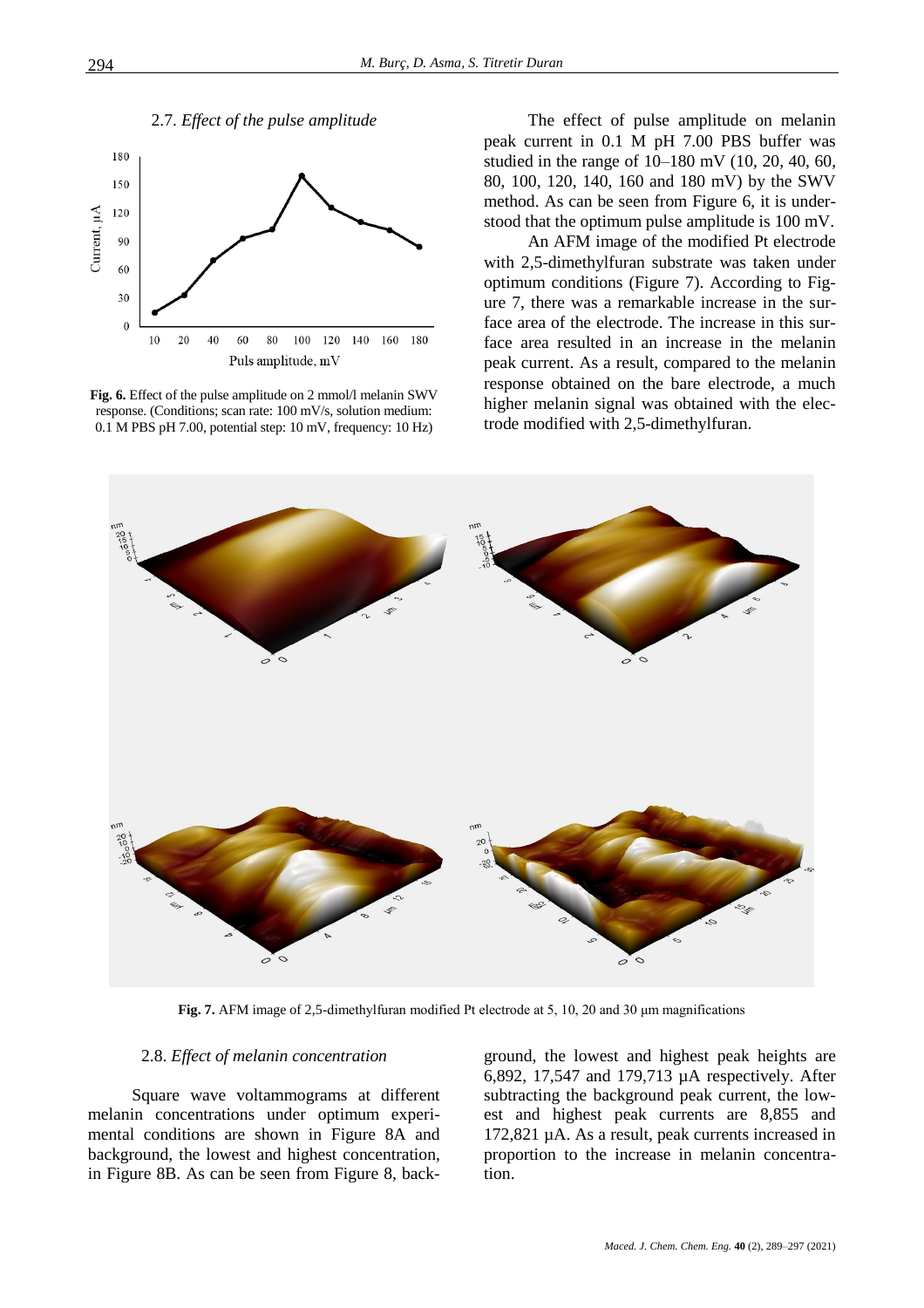

**Fig. 8.** Square wave voltammograms of *p*(2,5-DMF) coated Pt electrode with increasing amounts **(A)** of melanin (0.10–2.20 mM), **(B)** and 2.2 mmol/l in 0.1 M PBS (potential step: 10 mV, pulse amplitude 100 mV, frequency: 10 Hz, pH: 7.00, scan rate:100 mV/s, film thickness: 4 cycle, and background correction is applied to voltammograms)

The electrochemical performance of the mentioned modified electrode provided a sensitive determination of melanin in a wide linear range of 0.10–2.20 mmol/l with a correlation coefficient of 0.9985. From the calibration curve in Figure 9, the limit of determination (LOD) with the formula 3*s*/*m*, and the quantitation limit (LOQ) with the formula 10s/m, are 0.088 mmol/l and 0.292 mmol/l respectively. (*s* is the standard deviation; *m* is the slope of the calibration curve).



**Fig. 9.** Calibration curve for detection of melanin with the *p*(2,5-DMF) coated Pt electrode

#### 2.9. *Determination of reproducibility*

The stability and reproducibility of the *p(*2,5-DMF) coated Pt electrode for detection of melanin was examined by measuring the SWV peak hight at 0.20 mmol/l concentration in 0.10 M PBS solution at pH 7.00 (Fig. 10).



**Fig. 10.** Reproducibility of the SWV response of 0.20 mmol/l melanin on  $p(2.5-DMF)/P$ tE in pH 7.00 PBS buffer ( $n = 15$ ). (Background correction is applied to voltammograms). (Potential step: 10 mV, pulse amplitude: 100 mV, frequency: 10 Hz)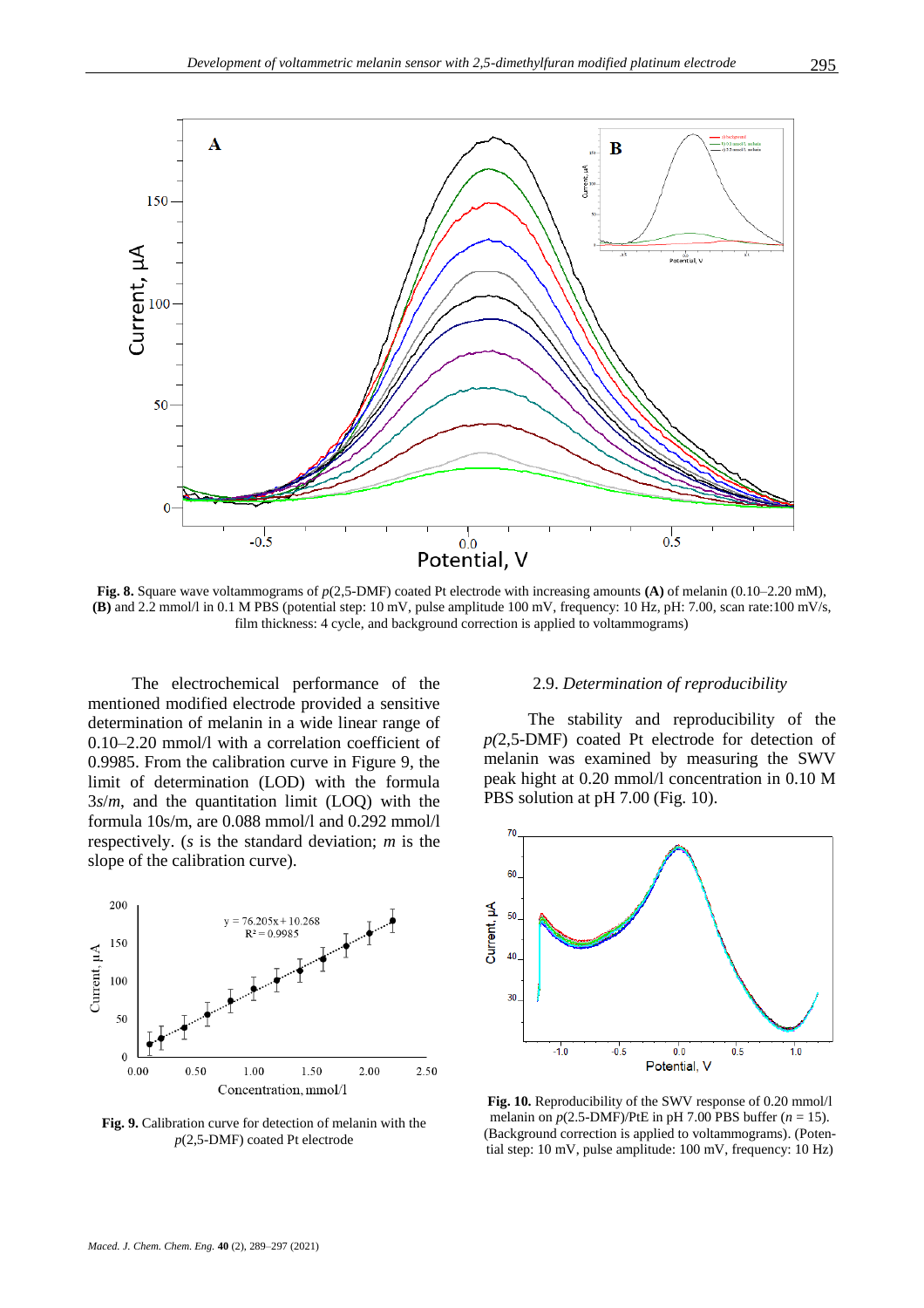The modified Pt electrode by *p*(2,5-DMF) was prepared daily and dried in air. The modified electrode showed a standard deviation of 0.13 and an RSD of 0.37 % in the peak currents of melanin after fifteen measurements (Fig. 11).



**Fig. 11.** Reproducibility of the *p*(2,5-DMF) coated Pt electrode

#### 3. CONCLUSION

In this study, polymer film modified electrodes with different structures were prepared for the rapid, effective, and reproducible determination of melanin. In order to prepare polymer film modified electrodes with different chemical structures, five different monomers were electropolymerized separately on the electrode surface by the CV method. By comparing the melanin responses of the obtained modified electrodes, 2,5-DMF was chosen as the most suitable monomer type for electrode modification. Parameters such as monomer type, monomer concentration, scan rate, film thickness and pulse amplitude for the 2,5-DMF based modified electrodes were optimized. Then, modified electrodes were prepared by making electropolymerization with 4 cycled film thickness. The oxidation peak hight of melanin with prepared modified electrodes increased linearly with the increase of melanin concentration.

In this study, for the first time, a sensor was developed for voltammetric determination of melanin by using *p*(2,5-DMF) film. This melanin sensor was prepared by a simple CV method and has a wide  $0.10-2.20$  mmol/l linear range with a low as 0.088 mmol/l detection limit, short response time, and high stability (99.63 %). When the responses of the developed sensor are compared with those of unmodified electrodes, the sensor has been proven to show higher stability and reproducibility. As a result of the work done, a new voltammetric melanin sensor with low cost, fast response, high sensitivity, and reproducibility has been developed.

#### REFERENCES

- [1] M. J. Butler, A. W. Day, Fungal melanins: a review, *Canadian Journal of Microbiology*, **44**, 1115–1136 (1998). DOI:<https://doi.org/10.1139/w98-119>
- [2] A. A. Bell, M. H. Wheeler, Biosynthesis and Functions of Fungal Melanins, *Annual Review of Phytopathology*, **24**, 411–451 (1986). DOI[: https://doi.org/10.1146/annurev.py.24.090186.002211](https://doi.org/10.1146/annurev.py.24.090186.002211)
- [3] H. C. Eisenman, A. Casadevall, Synthesis and assembly of fungal melanin, *Applied Microbiology and Biotechnology*, **93**, 931–940 (2012). DOI[: https://doi.org/10.1007/s00253-011-3777-2](https://doi.org/10.1007/s00253-011-3777-2)
- [4] R. V. Fogarty, J. M. Tobin, Fungal melanins and their interactions with metals, *Enzyme and Microbial Technology*, **19**, 311–317 (1996). DOI[: https://doi.org/10.1016/0141-0229\(96\)00002-6](https://doi.org/10.1016/0141-0229(96)00002-6)
- [5] B. L. Gómez, J. D. Nosanchuk, Melanin and fungi, *Current Opinion in Infectious Diseases,* **16**, 91–96 (2003). DOI: <https://doi.org/10.1097/00001432-200304000-00005>
- [6] A. A. R. Watt, J. P. Bothma, P. Meredith, The supramolecular structure of melanin, *Soft Matter*, **5,** 3754–3760 (2009). DOI:<https://doi.org/10.1039/B902507C>
- [7] P. Meredith, T. Sarna, The physical and chemical properties of eumelanin, *Pigment Cell Research,* **19**, 572– 594(2006). DOI[: https://doi.org/10.1111/j.1600-0749.2006.00345.x](https://doi.org/10.1111/j.1600-0749.2006.00345.x)
- [8] P. M. Plonka, M. Grabacka, Melanin synthesis in microorganisms--biotechnological and medical aspects, *Acta Biochim Pol*., **53**, 429–443 (2006).
- [9] N. N. Gessler, A. S Egorova, T. A. Belozerskaya, Melanin pigments of fungi under extreme environmental conditions (Review), *Applied Biochemistry and Microbiology*, **50**, 105–113 (2014). DOI[: https://doi.org/10.1134/S0003683814020094](https://doi.org/10.1134/S0003683814020094)
- [10] M. d'Ischia, K. Wakamatsu, F. Cicoira, E. Di Mauro, J. C. Garcia-Borron, S. Commo, et al., Melanins and melanogenesis: from pigment cells to human health and technological applications, *Pigment Cell Melanoma Res.*, **28**, 520–544 (2015). DOI[: https://doi.org/10.1111/pcmr.12393](https://doi.org/10.1111/pcmr.12393)
- [11] F. C. Lopes, D. M. Tichota, J. Q. Pereira, J. Segalin, A. De Oliveira Rios, A. Brandelli, Pigment production by filamentous fungi on agro-industrial byproducts: an ecofriendly alternative, *Applied Biochemistry and Biotechnology*, **171**, 616–625 (2013). DOI[: https://doi.org/10.1007/s12010-013-0392-y](https://doi.org/10.1007/s12010-013-0392-y)
- [12] P. Akilandeswari, B. V. Pradeep, Exploration of industrially important pigments from soil fungi, *Applied Microbiology and Biotechnology*, **100**, 1631–1643 (2016). DOI[: https://doi.org/10.1007/s00253-015-7231-8](https://doi.org/10.1007/s00253-015-7231-8)
- [13] N. Duran, M. F. Teixeira, R. De Conti, E. Esposito, Ecological-friendly pigments from fungi, *Critical Reviews in Food Science and Nutrition*, **42**, 53–66 (2002). DOI[: https://doi.org/10.1080/10408690290825457](https://doi.org/10.1080/10408690290825457)
- [14] F. S. Chambergo, E. Y. Valencia, Fungal biodiversity to biotechnology, *Applied Microbiology and Biotechnology*, **100**, 2567–2577 (2016). DOI[: https://doi.org/10.1007/s00253-016-7305-2](https://doi.org/10.1007/s00253-016-7305-2)